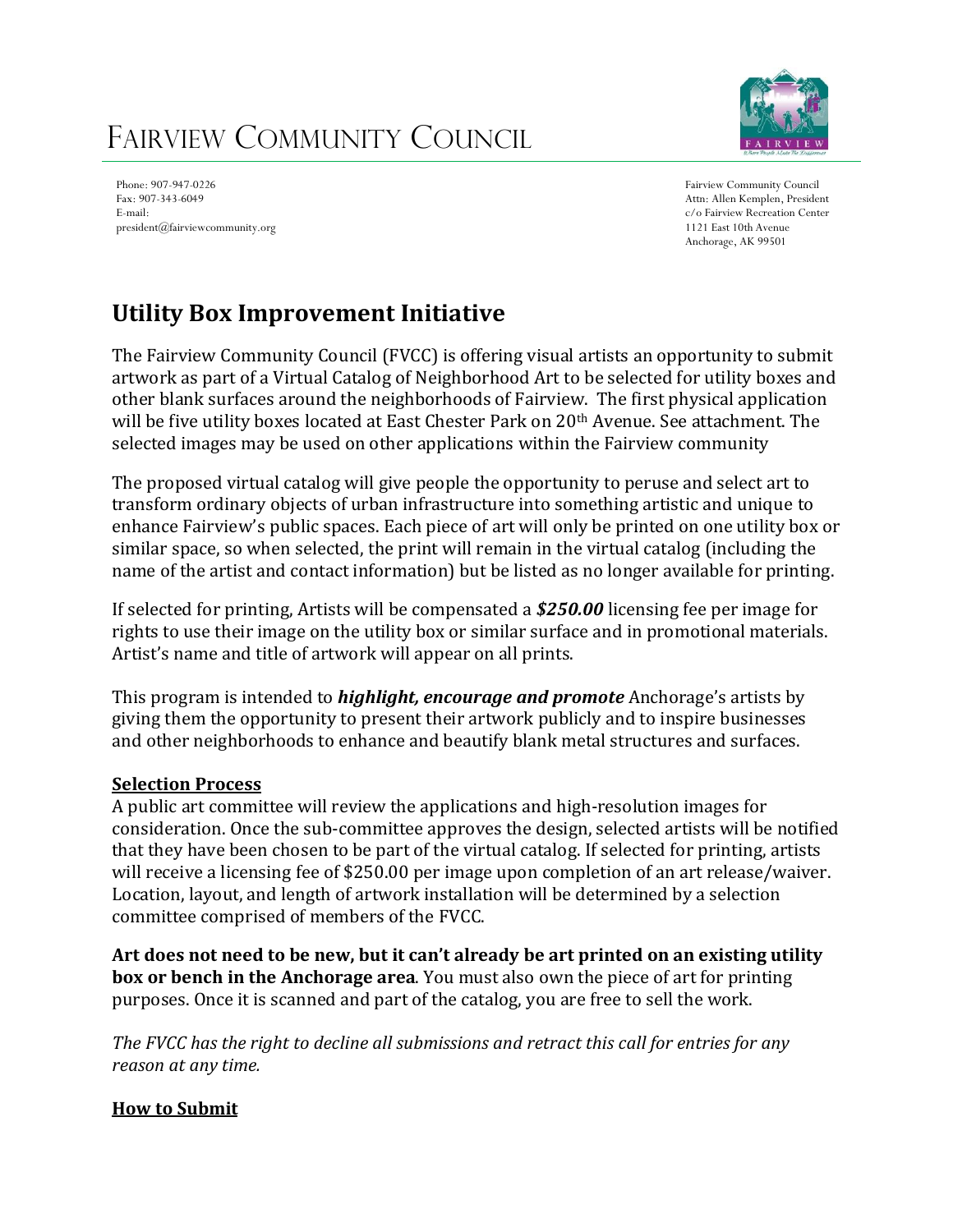- 1. Send your design via email to *president@fairviewcommunity.org,* or drop off at the Fairview Community Recreation Center Main Desk (if printed out and colored in, not created via a design software). Attn: President, Fairview CC.
- 2. Submissions must include
	- First and last name
	- Home address
	- Email (if submitted via social media)
	- Phone number (if that is your preferred method of contact, if not you must available to contact via email if needed)
- 3. Designs created via digital software must be submitted as a PNG or JPG
- 4. Designs created via a physical medium i.e. markers, colored pencils etc. can be delivered to the Fairview Community Recreation Center office (along with all the required information) or submitted as an image.
	- If submitted as an image it must be well lit and good quality so a digital mockup can be created

Your artwork can be any medium: drawing, photography, painting or graphic design. A graphic artist will work with selected artists to make adjustments to the art so that it can fit on the space

All application materials must be submitted to the FVCC by 11:59 p.m. on **July 2, 2021.** For general questions, please contact Allen Kemplen at [president@fairviewcommunity.org](mailto:president@fairviewcommunity.org)

#### **Guidelines for Art Selection**

#### **The sub-committee will select Art based upon the following considerations:**

- The images submitted are of high quality, engaging and positive
- The design submitted does not promote or advertise a particular group or business.
- Preference will be given to images celebrating the spirit and culture of Fairview including its vision as a vibrant, multi-cultural and livable Winter City Neighborhood of Choice.
- Art submitted for consideration should be able to translate well to a utility box or other similar surface wrap, such that parts of the image may be repeated, doubled, flipped, or even removed to accommodate openings, keyholes, protrusions and other general design constraints
- Selections will be made by **August 1, 2021**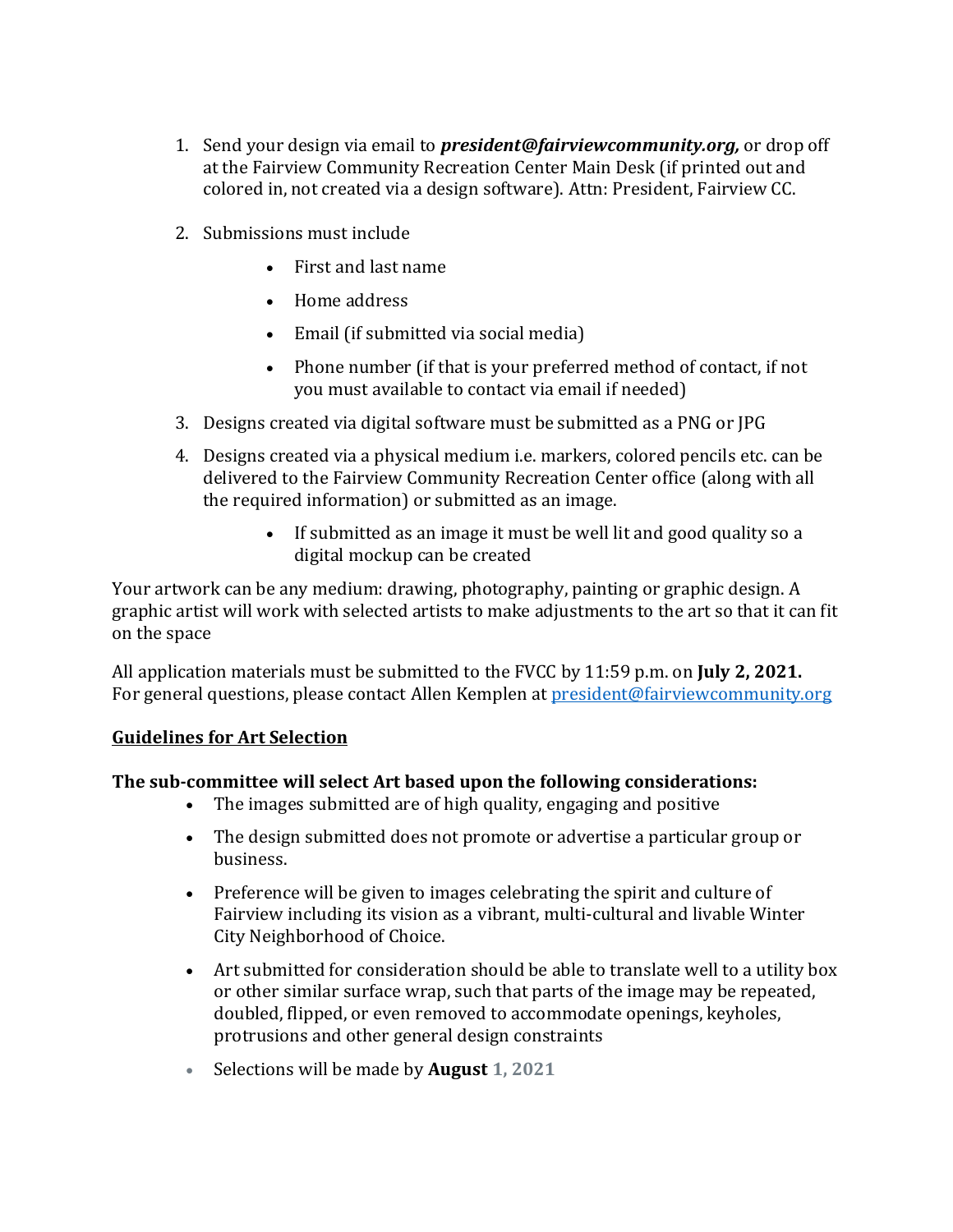#### **Liability and Publicity Release**

The submitted works (*collectively or individually referred to as the "Art"*) will be evaluated by a sub-committee. Selected Art may receive editing suggestions from the sub-committee.

#### **By submitting Art and submitting an application form, you agree that:**

- You are the sole designer of the Art that is submitted for consideration and that the contents of the Art are original and do not infringe upon any copyright or any intellectual rights of others, and that you have the unencumbered right to make this submission.
- You grant the involved organization the right to perpetually use the Art, including, but not limited to: reproduction, posting, displaying, creation of derivative works, or documenting the work in any media or in any form, now known or later invented, without limitation for promotional, documentary, celebratory or any other commercial or non-commercial purposes. You will retain copyright of the Art.
- Individual artists who submit art are over 18 years of age and residents of Alaska.
- You have read and agree with all of the terms and conditions of this call for art and hereby absolve the FVCC or their representatives from any claim or loss, either past, present or future, in association with the call for art. The terms of the call for art are binding on the artist, the artist's successors, assigns, representatives or administrators.